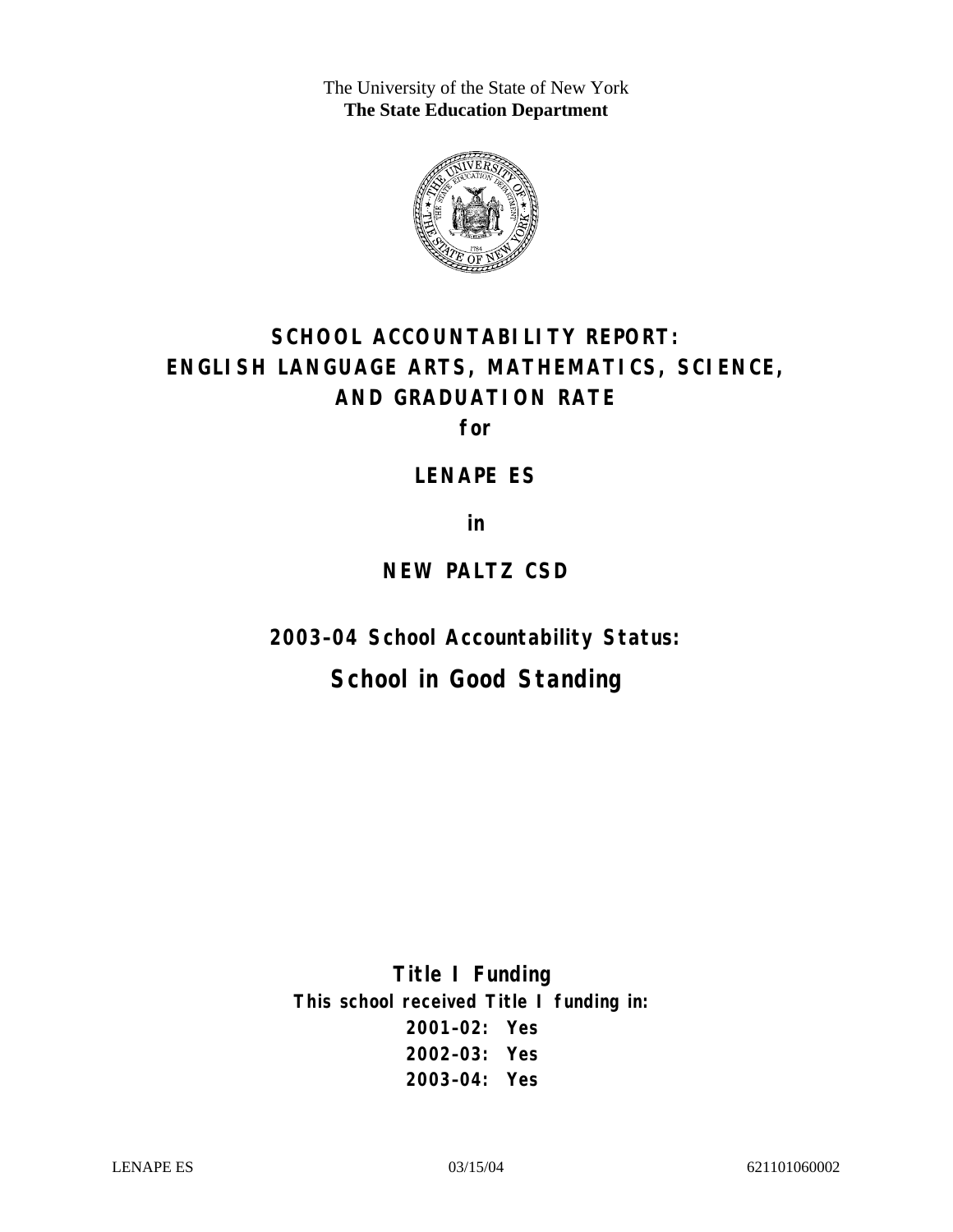#### **District/School Accountability Status Categories**

The list below defines the district or school status categories under New York State's district and school accountability system, which is divided into a Federal Title I component and a State component. A district or school that does not receive Title I funding in a school year does not have a federal status in that year. Schools receiving Title I funds that are not in good standing must provide school choice for their students; those in need of improvement year 2 and beyond must also provide Supplemental Education Services to eligible students. Other consequences for districts and schools not in good standing can be found at: www.emsc.nysed.gov/deputy/nclb/accountability/siinfo.htm. To be removed from any improvement status, a district or school must make Adequate Yearly Progress (AYP) for two consecutive years, or in the case of a School Under Registration Review, achieve the performance targets established for the school by the Commissioner.

**District/School in Good Standing:** A district or school is considered to be in good standing if it has not been identified as a District or School in Need of Improvement, Requiring Corrective Action, Planning for Restructuring, or Requiring Academic Progress, or as a School Under Registration Review.

**District/School Requiring Academic Progress:** Under the State component of New York's accountability system, a district or school that did not make AYP in the same grade and subject for two consecutive years is considered a School Requiring Academic Progress (Year 1) the following year. In each succeeding year that the school fails to make AYP, the year designation is incremented by one.

**District/School in Need of Improvement (Year 1):** A district or school that has not made AYP for two consecutive years in the same grade or subject while receiving Title I funds is considered a District/School in Need of Improvement (Year 1) the following year.

**District/School in Need of Improvement (Year 2):** A District or School in Need of Improvement (Year 1) that does not make AYP in the grade or subject for which it was identified while receiving Title I funds is considered a District or School in Need of Improvement (Year 2) the following year.

**District/School Requiring Corrective Action:** A District or School in Need of Improvement (Year 2) that does not make AYP in the grade or subject for which it was identified while receiving Title I funds is considered a District or School Requiring Corrective Action the following year.

**District/School Planning for Restructuring:** A District or School Requiring Corrective Action that does not make AYP in the grade or subject for which it was identified while receiving Title I funds is considered a District or School Planning for Restructuring the following year.

**School Under Registration Review (SURR):** Schools that are farthest from the State standard and have been determined by the Commissioner to be most in need of improvement are Schools Under Registration Review. These schools must achieve performance targets specified by the Commissioner of Education in their area(s) of identification within a prescribed timeframe or risk having their registration revoked by the Board of Regents.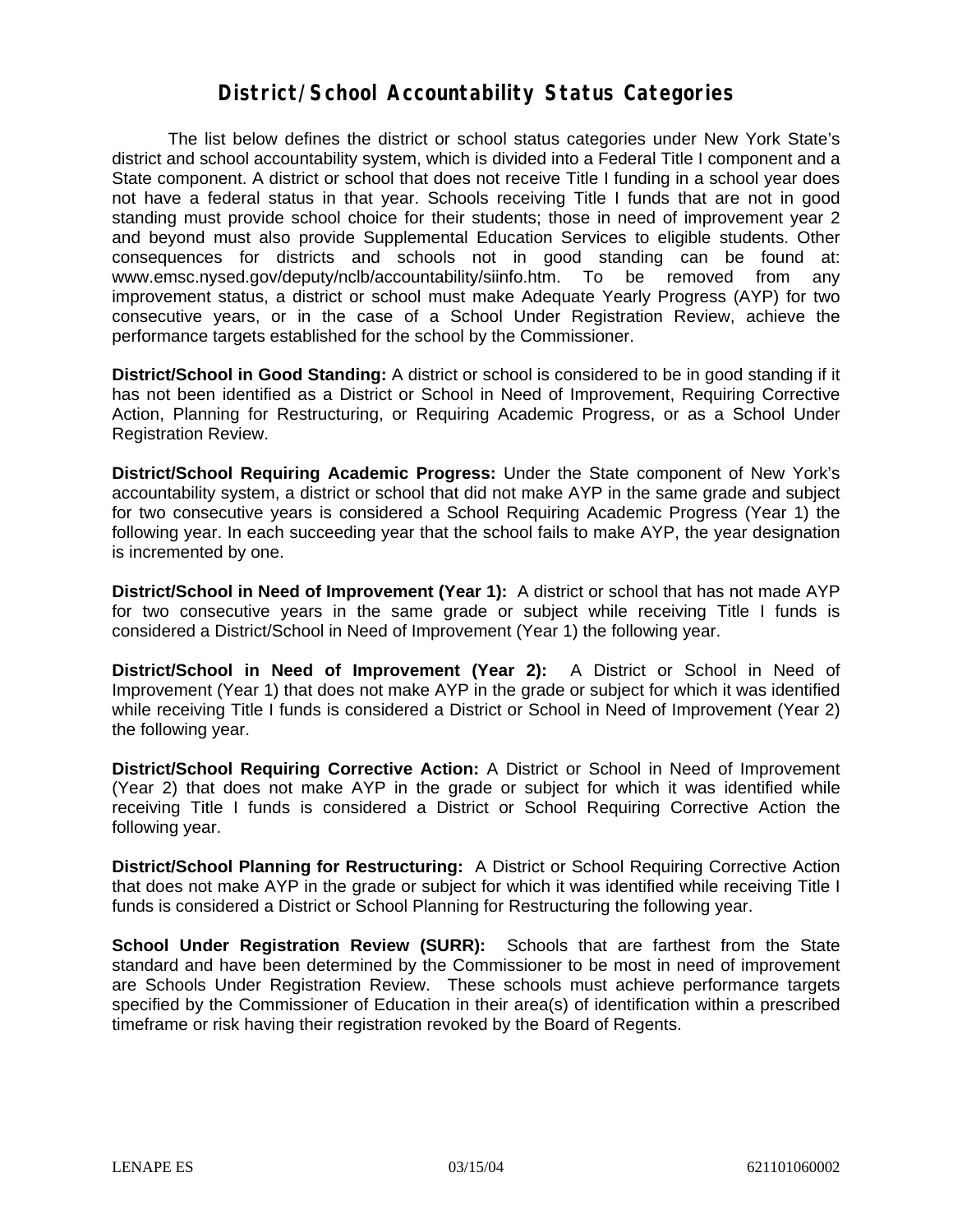### **Elementary-Level English Language Arts**

Definitions of terms, such as Performance Index and Effective Annual Measurable Objective (AMO), are in the glossary, which is the last page of this report.

**For a school to make Adequate Yearly Progress (AYP) in 2002–03, every accountability group must make AYP.** 

**For an accountability group to make AYP in 2002–03, it must** 

- 1. meet the 95 percent participation requirement (*2002–03 Participation*), *and*
- 2. *either* meet its Effective AMO *or* make safe harbor (*2002–03 Performance* and *Standards*).

To meet the participation requirement, 95 percent of the grade 4 enrollment in each accountability group with 40 or more students must

be tested. To meet the Effective AMO, the Performance Index for each group with 30 or more continuously enrolled students must equal or exceed the Effective AMO. To make safe harbor, the Performance Index of each of these groups must equal or exceed its ELA safe harbor target *and* the group must meet the elementary-level science qualification for safe harbor. (See the elementary-level science page of this report for further information on meeting the science qualification for safe harbor.)

*ELA Safe Harbor Targets:* The elementary-level 2002–03 ELA Safe Harbor Target is calculated by using the following equation: 2001–02 PI + (200 – the 2001–02 PI) <sup>×</sup> 0.10. The 2003–04 ELA Safe Harbor Target is calculated by using the following equation: 2002–03 PI + (200 – the 2002–03 PI)  $\times$  0.10. The 2003–04 target is provided for groups whose PI was below the Effective AMO in 2002–03.

| <b>Accountability Group</b>       | 2002-03 Participation |                                           | 2002-03 Performance*                                    |                      | 2002-03 Standards |                                     |                                                           |                                                       | 2003-04                                           |
|-----------------------------------|-----------------------|-------------------------------------------|---------------------------------------------------------|----------------------|-------------------|-------------------------------------|-----------------------------------------------------------|-------------------------------------------------------|---------------------------------------------------|
|                                   | Grade 4<br>Enrollment | Percent of<br>Enrollment<br><b>Tested</b> | Count of<br>Continuously<br>Enrolled<br><b>Students</b> | Performance<br>Index | Effective<br>AMO  | <b>ELA Safe</b><br>Harbor<br>Target | Met the<br>Science<br>Qualification<br>for Safe<br>Harbor | Made<br><b>AYP</b> in<br><b>ELA</b> in<br>$2002 - 03$ | <b>ELA Safe</b><br><b>Harbor</b><br><b>Target</b> |
| <b>All Students</b>               | 190                   | 99%                                       | 188                                                     | 172                  | 115               |                                     |                                                           | <b>Yes</b>                                            |                                                   |
| <b>Students with Disabilities</b> | 23                    |                                           | 22                                                      |                      |                   |                                     |                                                           |                                                       |                                                   |
| American Indian/Alaskan Native    |                       |                                           |                                                         |                      |                   |                                     |                                                           |                                                       |                                                   |
| <b>Black</b>                      | 8                     |                                           | 8                                                       |                      |                   |                                     |                                                           |                                                       |                                                   |
| Hispanic                          | 14                    |                                           | 14                                                      |                      |                   |                                     |                                                           |                                                       |                                                   |
| Asian or Pacific Islander         |                       |                                           | 7                                                       |                      |                   |                                     |                                                           |                                                       |                                                   |
| White                             | 160                   | 99%                                       | 158                                                     | 171                  | 115               |                                     |                                                           | <b>Yes</b>                                            |                                                   |
| <b>Limited English Proficient</b> | 6                     |                                           | 6                                                       |                      |                   |                                     |                                                           |                                                       |                                                   |
| Economically Disadvantaged        | 26                    |                                           | 26                                                      |                      |                   |                                     |                                                           |                                                       |                                                   |
| Final AYP Determination           |                       |                                           |                                                         |                      |                   |                                     |                                                           | <b>Yes</b>                                            |                                                   |

\*For schools with fewer than 30 continuously enrolled tested students in 2002–03, data for 2001–02 and 2002–03 were combined to determine counts and PIs.

\*\*Groups with a "\*\*" are not required to meet the science qualification for safe harbor to make safe harbor in English and mathematics because fewer than 30 students in the group were administered the science test.

**State accountability status in elementary-level English language arts: School in Good Standing** 

Title I accountability status in elementary-level English language arts: School in Good Standing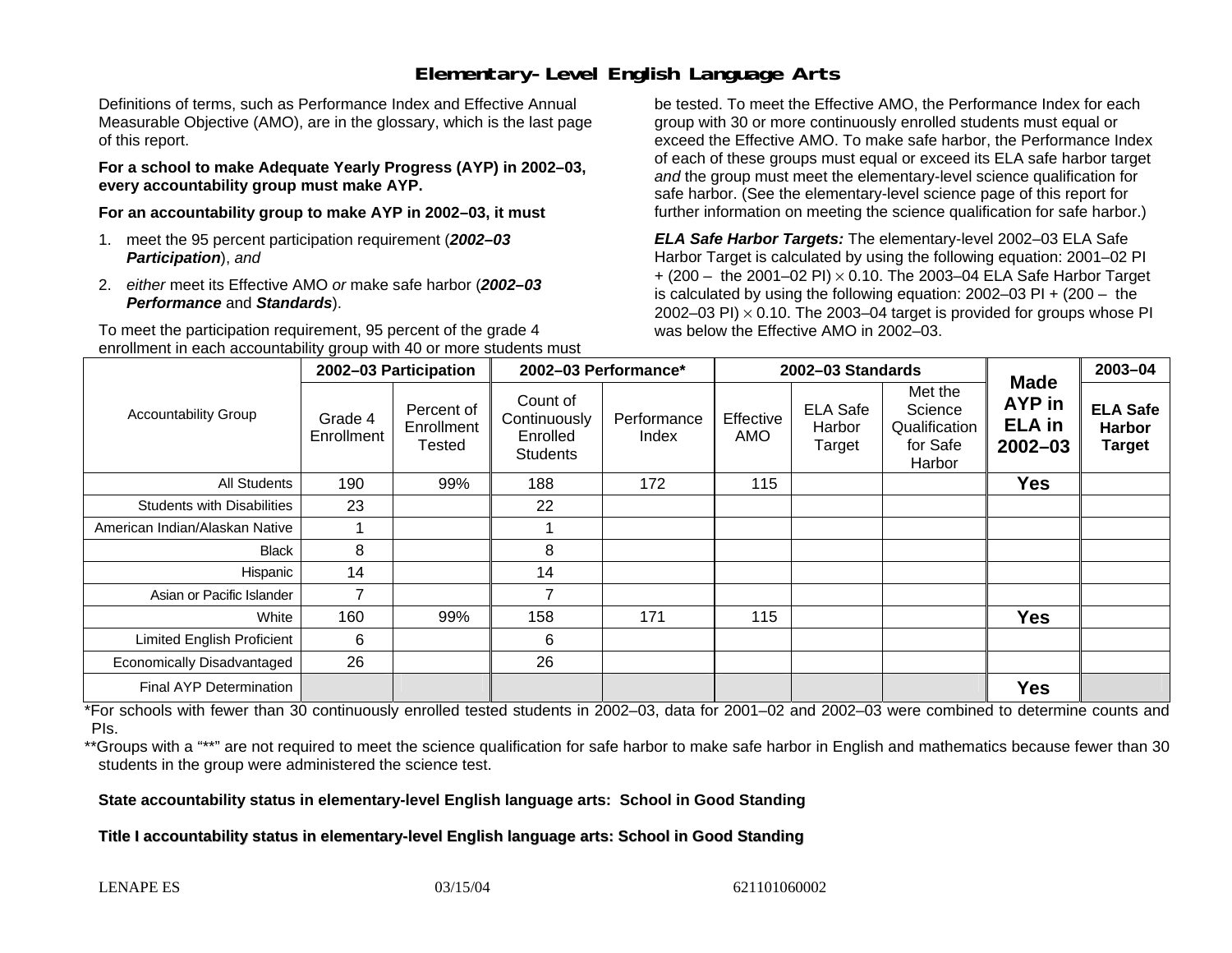### **Elementary-Level Mathematics**

Definitions of terms, such as Performance Index and Effective Annual Measurable Objective (AMO), are in the glossary, which is the last page of this report.

**For a school to make Adequate Yearly Progress (AYP) in 2002–03, every accountability group must make AYP.** 

**For an accountability group to make AYP in 2002–03, it must** 

- 1. meet the 95 percent participation requirement (*2002–03 Participation*), *and*
- 2. *either* meet its Effective AMO *or* make safe harbor (*2002–03 Performance* and *Standards*).

To meet the participation requirement, 95 percent of the grade 4 enrollment in each accountability group with 40 or more students must

be tested. To meet the Effective AMO, the Performance Index for each group with 30 or more continuously enrolled students must equal or exceed the Effective AMO. To make safe harbor, the Performance Index of each of these groups must equal or exceed its math safe harbor target *and* the group must meet the elementary-level science qualification for safe harbor. (See the elementary-level science page of this report for further information on meeting the science qualification for safe harbor.)

*Math Safe Harbor Targets:* The elementary-level 2002–03 Math Safe Harbor Target is calculated by using the following equation: 2001–02 PI + (200 – the 2001–02 PI) × 0.10. The 2003–04 Math Safe Harbor Target is calculated by using the following equation: 2002–03 PI + (200  $-$  the 2002–03 PI)  $\times$  0.10. The 2003–04 target is provided for groups whose PI was below the Effective AMO in 2002–03.

| <b>Accountability Group</b>       | 2002-03 Participation |                                    | 2002-03 Performance*                                    |                      | 2002-03 Standards |                               |                                                           |                                                               | 2003-04                                            |
|-----------------------------------|-----------------------|------------------------------------|---------------------------------------------------------|----------------------|-------------------|-------------------------------|-----------------------------------------------------------|---------------------------------------------------------------|----------------------------------------------------|
|                                   | Grade 4<br>Enrollment | Percent of<br>Enrollment<br>Tested | Count of<br>Continuously<br>Enrolled<br><b>Students</b> | Performance<br>Index | Effective<br>AMO  | Math Safe<br>Harbor<br>Target | Met the<br>Science<br>Qualification<br>for Safe<br>Harbor | <b>Made</b><br><b>AYP</b> in<br><b>Math in</b><br>$2002 - 03$ | <b>Math Safe</b><br><b>Harbor</b><br><b>Target</b> |
| All Students                      | 192                   | 100%                               | 187                                                     | 172                  | 128               |                               |                                                           | <b>Yes</b>                                                    |                                                    |
| <b>Students with Disabilities</b> | 23                    |                                    | 22                                                      |                      |                   |                               |                                                           |                                                               |                                                    |
| American Indian/Alaskan Native    |                       |                                    |                                                         |                      |                   |                               |                                                           |                                                               |                                                    |
| <b>Black</b>                      | 8                     |                                    | 8                                                       |                      |                   |                               |                                                           |                                                               |                                                    |
| Hispanic                          | 15                    |                                    | 14                                                      |                      |                   |                               |                                                           |                                                               |                                                    |
| Asian or Pacific Islander         | $\overline{7}$        |                                    | 7                                                       |                      |                   |                               |                                                           |                                                               |                                                    |
| White                             | 161                   | 100%                               | 157                                                     | 173                  | 128               |                               |                                                           | <b>Yes</b>                                                    |                                                    |
| <b>Limited English Proficient</b> | 6                     |                                    | 6                                                       |                      |                   |                               |                                                           |                                                               |                                                    |
| Economically Disadvantaged        | 25                    |                                    | 25                                                      |                      |                   |                               |                                                           |                                                               |                                                    |
| Final AYP Determination           |                       |                                    |                                                         |                      |                   |                               |                                                           | <b>Yes</b>                                                    |                                                    |

\*For schools with fewer than 30 continuously enrolled tested students in 2002–03, data for 2001–02 and 2002–03 were combined to determine counts and PIs. \*\*Groups with a "\*\*" are not required to meet the science qualification for safe harbor to make safe harbor in English and mathematics because fewer than 30 students in the group were administered the science test.

**State accountability status in elementary-level mathematics: School in Good Standing** 

Title I accountability status in elementary-level mathematics: School in Good Standing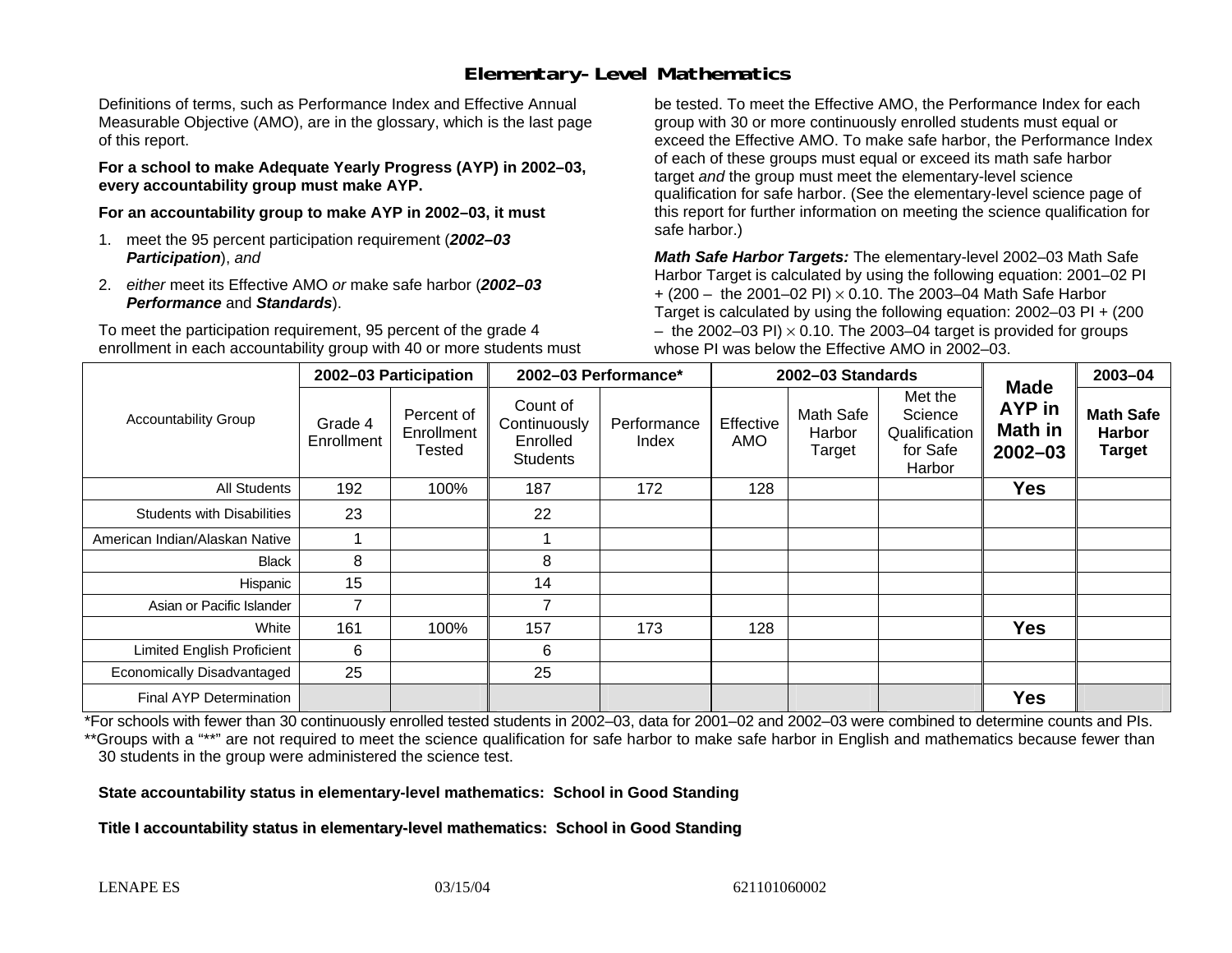#### **Elementary-Level Science**

Definitions of terms, such as Progress Target and Adequate Yearly Progress (AYP), are in the glossary, which is the last page of this report.

*Made AYP in Science in 2002–03:* For a school to make AYP in science, the Percent At or Above SDL for the "All Students" group must equal or exceed the State Science Standard or the Science Progress Target.

**State Designated Level (SDL):** The score that students taking the elementary-level science test must equal or exceed on the written portion of the test to meet the State Science Standard.

*Qualification for Safe Harbor in Elementary-Level ELA and Math:* For an accountability group to be considered Qualified for Safe Harbor in Elementary-Level ELA and Math, the Percent At or Above SDL must equal or exceed the State Science Standard or the Science Progress Target in elementary-level science for that group. Groups with fewer than 30 students tested in elementary-level science are not subject to this qualification criterion.

*Science Progress Targets:* The elementary-level 2002–03 Science Progress Target is calculated by adding one point to the 2001–02 Percent At or Above SDL. The 2003–04 Science Progress Target is calculated by multiplying the 2002–03 Percent At or Above SDL by two and then adding one point. The 2003–04 target is provided for groups whose Percent At or Above SDL was below the State Science Standard in 2002–03.

|                                   |                                                         | 2002-03 Performance*       | 2002-03 Standards                   |                               |                                             | $2002 - 03$                                                             | $2003 - 04$                   |
|-----------------------------------|---------------------------------------------------------|----------------------------|-------------------------------------|-------------------------------|---------------------------------------------|-------------------------------------------------------------------------|-------------------------------|
| <b>Accountability Group</b>       | Count of<br>Continuously<br>Enrolled<br><b>Students</b> | Percent At or<br>Above SDL | <b>State</b><br>Science<br>Standard | Science<br>Progress<br>Target | <b>Made AYP</b><br>in Science<br>in 2002-03 | Qualified for<br>Safe Harbor in<br>Elementary-<br>Level ELA and<br>Math | Science<br>Progress<br>Target |
| All Students                      | 187                                                     | 83                         | 40                                  |                               | <b>Yes</b>                                  | Yes                                                                     |                               |
| <b>Students with Disabilities</b> | 22                                                      |                            |                                     |                               |                                             |                                                                         |                               |
| American Indian/Alaskan Native    |                                                         |                            |                                     |                               |                                             |                                                                         |                               |
| <b>Black</b>                      | 8                                                       |                            |                                     |                               |                                             |                                                                         |                               |
| Hispanic                          | 14                                                      |                            |                                     |                               |                                             |                                                                         |                               |
| Asian or Pacific Islander         |                                                         |                            |                                     |                               |                                             |                                                                         |                               |
| White                             | 157                                                     | 84                         | 40                                  |                               |                                             | Yes                                                                     |                               |
| Limited English Proficient        | 6                                                       |                            |                                     |                               |                                             |                                                                         |                               |
| Economically Disadvantaged        | 25                                                      |                            |                                     |                               |                                             |                                                                         |                               |
| <b>Final AYP Determination</b>    |                                                         |                            |                                     |                               | <b>Yes</b>                                  |                                                                         |                               |

\*For schools with fewer than 30 continuously enrolled students in 2002–03, data for 2001–02 and 2002–03 were combined to determine counts and percents at or above SDL.

#### **State accountability status in elementary-level science: School in Good Standing**

#### Title I accountability status in elementary-level science: School in Good Standing